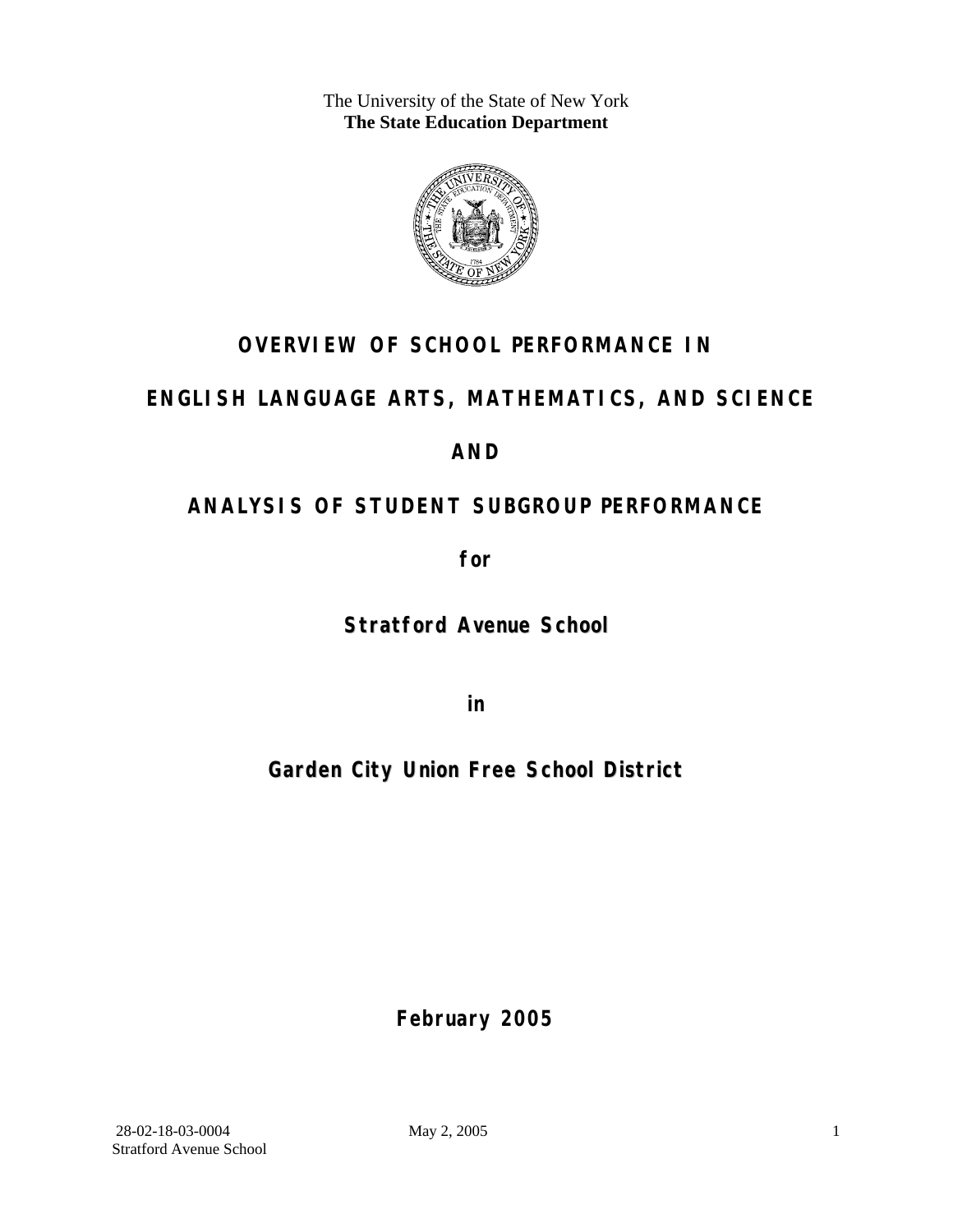#### **THE UNIVERSITY OF THE STATE OF NEW YORK**

#### **Regents of The University**

| Tonawanda             |
|-----------------------|
|                       |
| Staten Island         |
| New Rochelle          |
| Peru                  |
| <b>North Syracuse</b> |
| New York              |
| <b>Belle Harbor</b>   |
| <b>Buffalo</b>        |
| Hartsdale             |
| Albany                |
| <b>Bronx</b>          |
| <b>Binghamton</b>     |
| Rochester             |
| New York              |

### **President of The University and Commissioner of Education**

RICHARD P. MILLS

**Deputy Commissioner for Elementary, Middle, Secondary and Continuing Education**  JAMES A. KADAMUS

#### **Assistant Commissioner for Standards, Assessment and Reporting**  DAVID M. ABRAMS

**Coordinator, Information and Reporting Services** 

MARTHA P. MUSSER

The State Education Department does not discriminate on the basis of age, color, religion, creed, disability, marital status, veteran status, national origin, race, gender, genetic predisposition or carrier status, or sexual orientation in its educational programs, services and activities. Portions of this publication can be made available in a variety of formats, including braille, large print or audio tape, upon request. Inquiries concerning this policy of nondiscrimination should be directed to the Department's Office for Diversity, Ethics, and Access, Room 530, Education Building, Albany, NY 12234. **Requests for additional copies of this publication may be made by contacting the Publications Sales Desk, Room 309, Education Building, Albany, NY 12234.** 

Please address all correspondence about this report that is not related to data corrections to:

*School Report Card Coordinator Information and Reporting Services Team New York State Education Department Room 863 EBA 89 Washington Avenue Albany, NY 12234*  E-mail: *RPTCARD@mail.nysed.gov*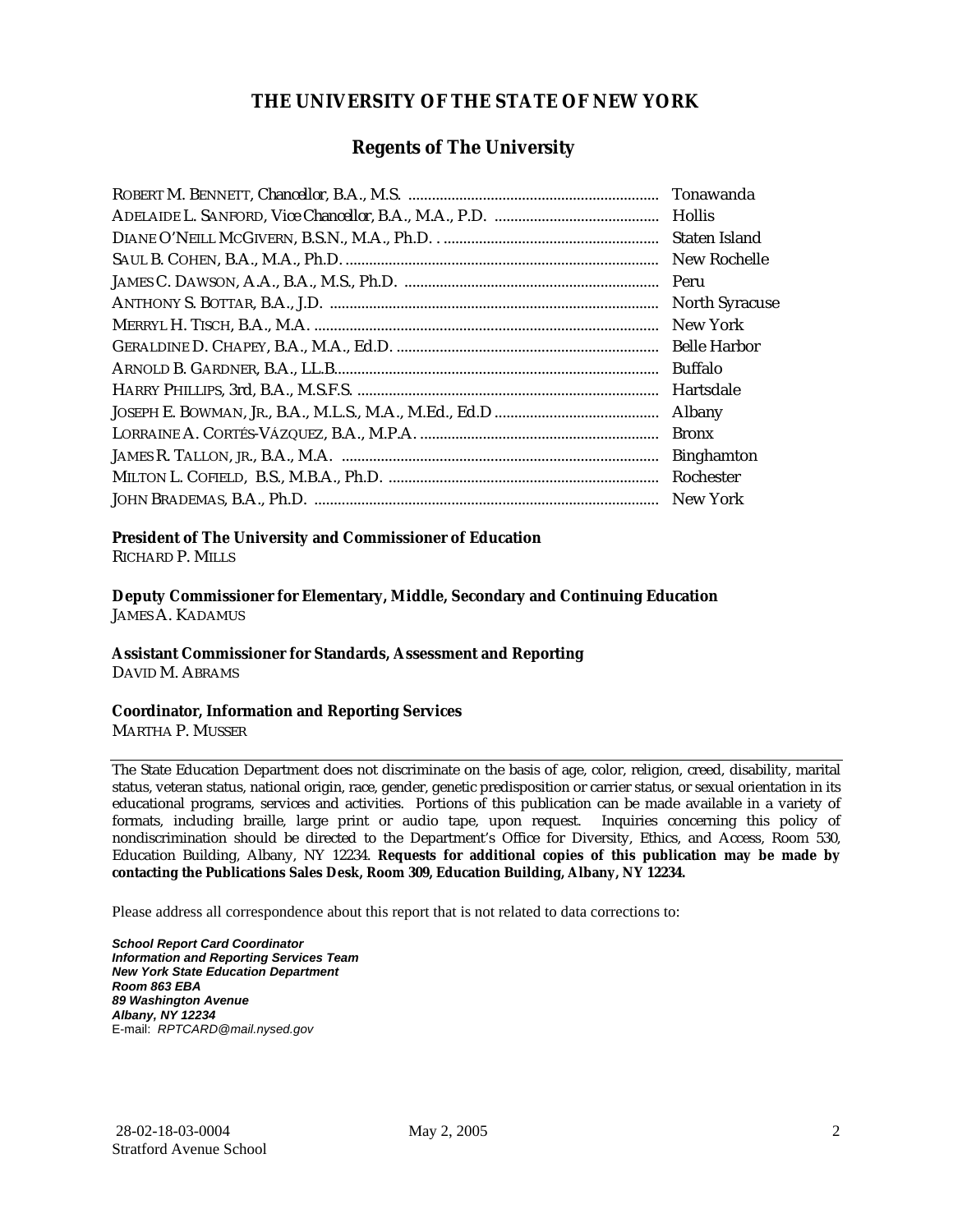The *New York State School Report Card* is an important part of the Board of Regents effort to raise learning standards for all students. It provides information to the public on student performance and other measures of school and district performance. Knowledge gained from the school report card on a school's strengths and weaknesses can be used to improve instruction and services to students.

The *New York State School Report Card* consists of three parts: the *Overview of School Performance in English Language Arts, Mathematics, and Science and Analysis of Student Subgroup Performance,* the *Comprehensive Information Report,* and the *Accountability Status Report*. The *Overview and Analysis* presents performance data on measures required by the federal No Child Left Behind Act: English, mathematics, science, and graduation rate. Performance data on other State assessments can be found in the *Comprehensive Information Report*. The *Accountability Status Report* provides information as to whether a school is making adequate progress toward enabling all students to achieve proficiency in English and mathematics.

State assessments are designed to help ensure that all students reach high learning standards. They show whether students are getting the foundation knowledge they need to succeed at the elementary, middle, and commencement levels and beyond. The State requires that students who are not making appropriate progress toward the standards receive academic intervention services.

In the *Overview*, performance on the elementary- and middle-level assessments in English language arts, mathematics, and science is reported in terms of mean scores and the percentage of students scoring at each of the four levels. These levels indicate performance on the standards from seriously deficient to advanced proficiency. Regents examination scores are reported in four score ranges. Scores of 65 to 100 are passing; scores of 55 to 64 earn credit toward a local diploma (with the approval of the local board of education). Though each elementary- and middle-level assessment is administered to students in a specific grade, secondary-level assessments are taken by students when they complete the coursework for the core curriculum. Therefore, the performance of students at the secondary level is measured for a student cohort rather than a group of students at a particular grade level. Students are grouped in cohorts according to the year in which they first entered grade 9.

The assessment data in the *Overview and Analysis* are for all tested students in the school, including general-education students and students with disabilities. In the *Overview*, each school's performance is compared with that of schools similar in grade level, district resources, and student needs as indicated by income and limited English proficiency (LEP) status. Each district's performance is compared with that of all public schools statewide. In the *Analysis*, performance is disaggregated by race/ethnicity, disability status, gender, LEP status, income level, and migrant status.

Explanations of terms referred to or symbols used in this part of the school report card may be found in the glossary on the last page. Further information on the school report card may be found in the guide, *Understanding Your School Report Card: February 2005*, available on the Information and Reporting Services Web site at www.emsc.nysed.gov/irts.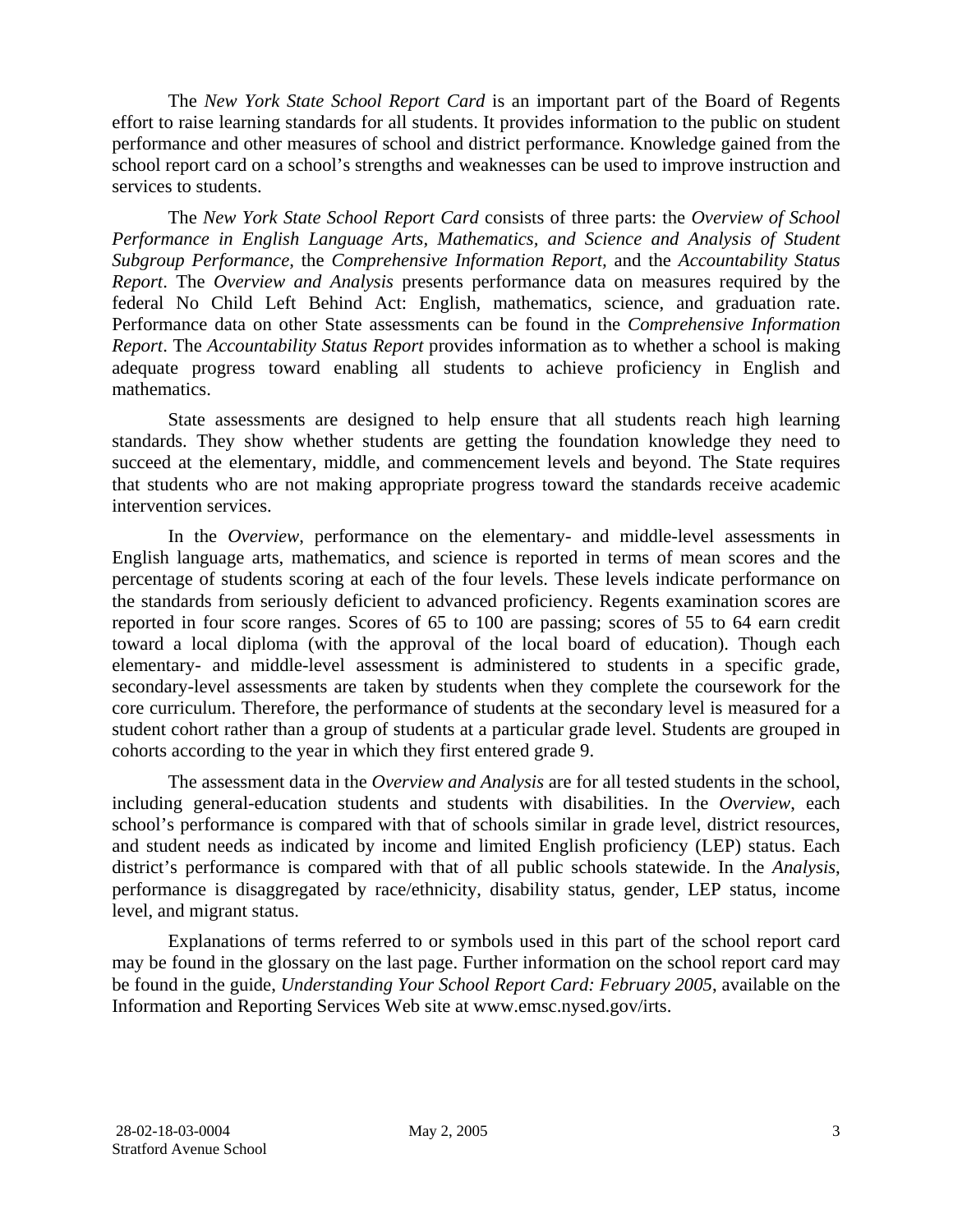# **Overview of School Performance in English Language Arts, Mathematics, and Science**

#### **School Profile**

| Principal:<br>Diane Hopkins | (516)478-1500<br>Phone: |                           |
|-----------------------------|-------------------------|---------------------------|
| <b>Organization</b>         | Grade Range             | <b>Student Enrollment</b> |
| 2003-04                     | $2 - 5$                 | 711                       |

| 2002–03 School District-wide Total Expenditure per Pupil | \$16,839 |
|----------------------------------------------------------|----------|
|----------------------------------------------------------|----------|

#### **2003–04 Core Classes Taught by Highly Qualified Teachers\***

| <b>Total Number of</b><br><b>Core Classes</b> | <b>Percent Taught</b><br>by Highly<br>Qualified<br><b>Teachers</b> |
|-----------------------------------------------|--------------------------------------------------------------------|
|                                               | 100%                                                               |

\*To meet the federal definition of "highly qualified," public school teachers of core academic subjects must have at least a bachelor's degree and be State certified for and demonstrate subject matter competency in the core academic subject(s) they teach.

#### **2003–04 Teachers with No Valid Teaching Certificate\***

| <b>Total Number of</b><br><b>Teachers</b> | <b>Percent with No</b><br><b>Valid Teaching</b><br><b>Certificate</b> |
|-------------------------------------------|-----------------------------------------------------------------------|
| 45                                        | 0%                                                                    |
| $\mathbf{A}$<br>$\cdots$                  |                                                                       |

\*Includes teachers with a modified temporary license.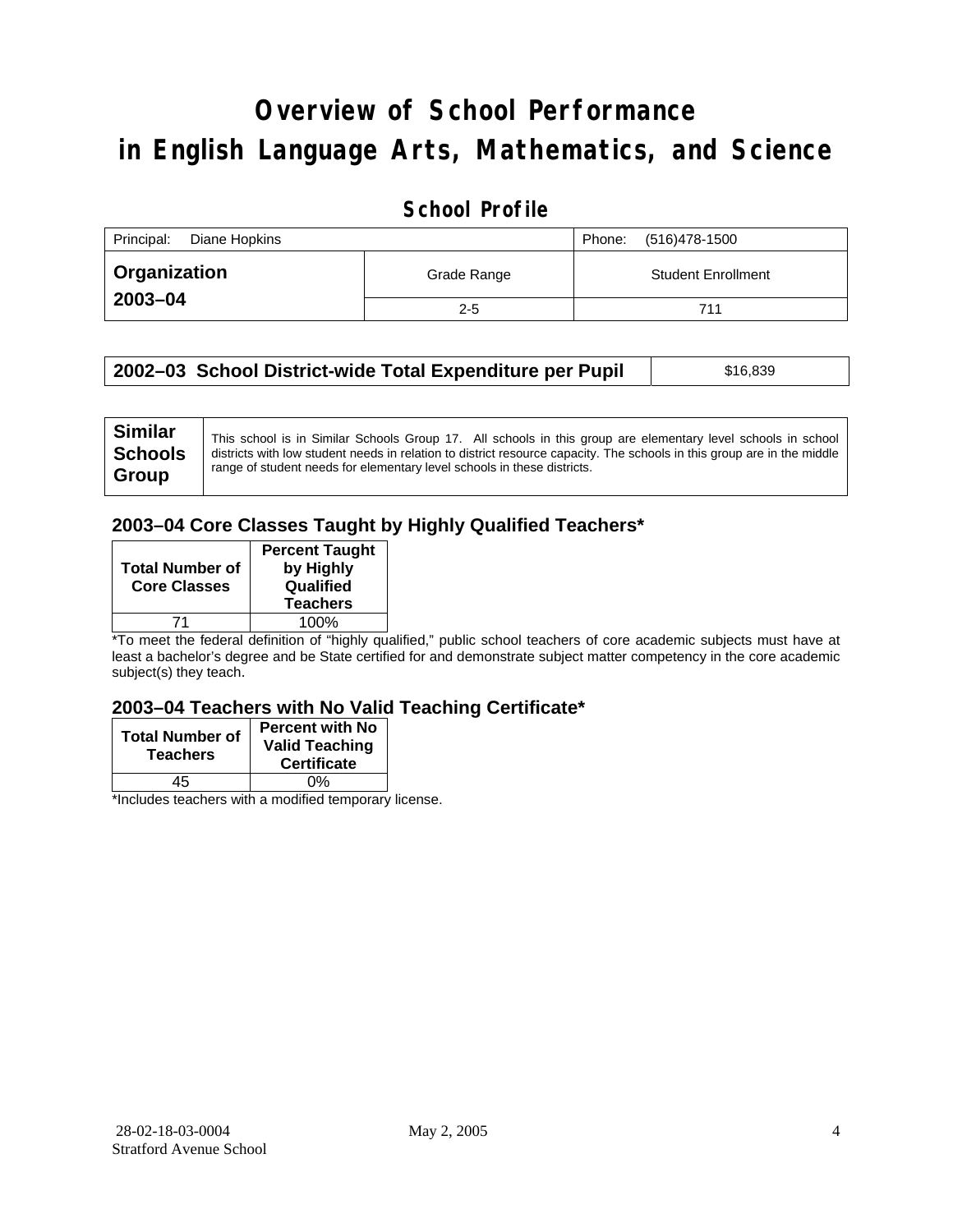English Language Arts



|                                             |                    | <b>Counts of Students</b> |                    |                    |                     |                   |
|---------------------------------------------|--------------------|---------------------------|--------------------|--------------------|---------------------|-------------------|
| <b>Performance at</b><br><b>This School</b> | Level 1<br>455-602 | Level 2<br>603-644        | Level 3<br>645-691 | Level 4<br>692-800 | <b>Total Tested</b> | <b>Mean Score</b> |
| Jan-Feb 2002                                |                    |                           | 56                 | 115                | 178                 | 715               |
| Feb 2003                                    |                    |                           | 41                 | 118                | 165                 | 706               |
| <b>Feb 2004</b>                             |                    | 12                        | 98                 | 71                 | 181                 | 685               |

| Elementary-Level English Language Arts Levels — Listening, Reading, and Writing Standards |                                                                                                           |  |  |
|-------------------------------------------------------------------------------------------|-----------------------------------------------------------------------------------------------------------|--|--|
| Level 4                                                                                   | These students exceed the standards and are moving toward high performance on the Regents examination.    |  |  |
| Level 3                                                                                   | These students meet the standards and, with continued steady growth, should pass the Regents examination. |  |  |
| Level 2                                                                                   | These students <b>need extra help</b> to meet the standards and pass the Regents examination.             |  |  |
| Level 1                                                                                   | These students have serious academic deficiencies.                                                        |  |  |

**Performance of Limited English Proficient Students Taking the New York State English as a Second Language Achievement Test (NYSESLAT) as the Measure of English Language Arts Achievement**

| Grade 4 | Level 1 | Level 2 | Level 3 | Level 4 | <b>Total Tested</b> |
|---------|---------|---------|---------|---------|---------------------|
| 2004    |         |         |         |         |                     |

**Performance of Students with Severe Disabilities on the New York State Alternate Assessment (NYSAA) in English** 

| <b>Elementary Level</b> | AA-Level 1 | AA-Level 2 | AA-Level 3 | AA-Level 4 | <b>Total Tested</b> |
|-------------------------|------------|------------|------------|------------|---------------------|
| $2003 - 04$             |            |            |            |            |                     |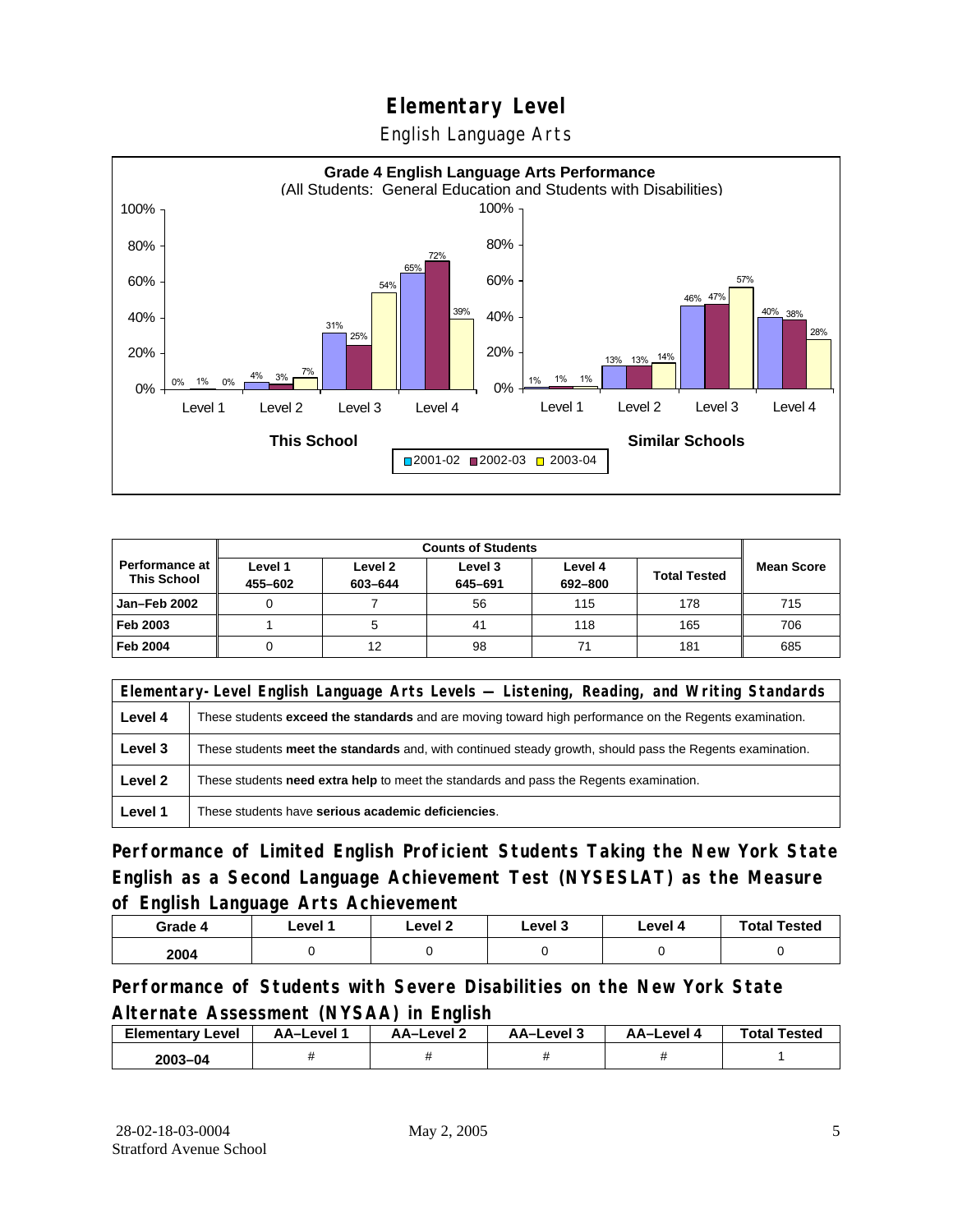#### **Mathematics**



|                                      |                    | <b>Counts of Students</b> |                    |                    |                     |                   |
|--------------------------------------|--------------------|---------------------------|--------------------|--------------------|---------------------|-------------------|
| Performance at<br><b>This School</b> | Level 1<br>448-601 | Level 2<br>602-636        | Level 3<br>637-677 | Level 4<br>678-810 | <b>Total Tested</b> | <b>Mean Score</b> |
| May 2002                             |                    |                           | 73                 | 104                | 179                 | 682               |
| May 2003                             |                    |                           | 41                 | 124                | 166                 | 692               |
| May 2004                             |                    |                           | 65                 | 116                | 182                 | 686               |

| Elementary-Level Mathematics Levels -                                                             |                                                                                                               |  |  |
|---------------------------------------------------------------------------------------------------|---------------------------------------------------------------------------------------------------------------|--|--|
|                                                                                                   | Knowledge, Reasoning, and Problem-Solving Standards                                                           |  |  |
| Level 4                                                                                           | These students <b>exceed the standards</b> and are moving toward high performance on the Regents examination. |  |  |
| Level 3                                                                                           | These students meet the standards and, with continued steady growth, should pass the Regents examination.     |  |  |
| Level 2<br>These students need extra help to meet the standards and pass the Regents examination. |                                                                                                               |  |  |
| Level 1                                                                                           | These students have serious academic deficiencies.                                                            |  |  |

#### **Performance of Students with Severe Disabilities on the New York State Alternate Assessment (NYSAA) in Mathematics**

| <b>Elementary Level</b> | AA–Level | <b>AA-Level 2</b> | AA-Level 3 | AA–Level 4 | <b>Total Tested</b> |
|-------------------------|----------|-------------------|------------|------------|---------------------|
| $2003 - 04$             |          |                   |            |            |                     |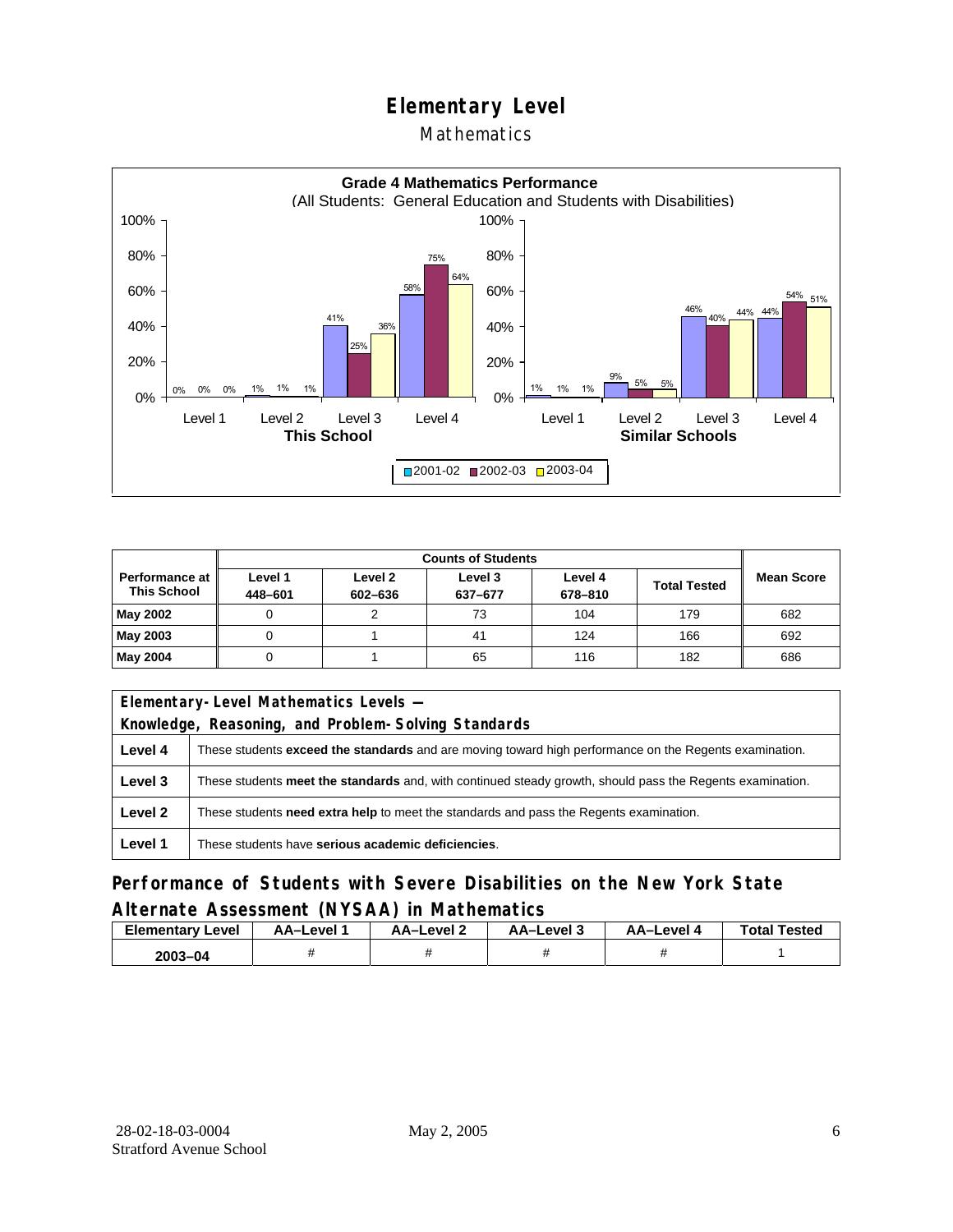Science\*



|                                             | <b>Counts of Students</b> |                      |                      |                   |                   |    |  |  |
|---------------------------------------------|---------------------------|----------------------|----------------------|-------------------|-------------------|----|--|--|
| <b>Performance at</b><br><b>This School</b> | evel 1-<br>$0 - 44$       | Level 2<br>$45 - 64$ | Level 3<br>$65 - 84$ | Level 4<br>85-100 | <b>Mean Score</b> |    |  |  |
| May 2004                                    |                           |                      | 78                   | 102               | 182               | 85 |  |  |

| Elementary-Level Science Levels -                   |                                                                                                               |  |  |  |  |  |  |
|-----------------------------------------------------|---------------------------------------------------------------------------------------------------------------|--|--|--|--|--|--|
| Knowledge, Reasoning, and Problem-Solving Standards |                                                                                                               |  |  |  |  |  |  |
| Level 4                                             | These students <b>exceed the standards</b> and are moving toward high performance on the Regents examination. |  |  |  |  |  |  |
| Level 3                                             | These students meet the standards and, with continued steady growth, should pass the Regents examination.     |  |  |  |  |  |  |
| Level 2                                             | These students need extra help to meet the standards and pass the Regents examination.                        |  |  |  |  |  |  |
| Level 1                                             | These students have serious academic deficiencies.                                                            |  |  |  |  |  |  |

#### **Performance of Students with Severe Disabilities on the New York State Alternate Assessment (NYSAA) in Science**

| <b>Elementary Level</b> | AA-Level | AA–Level ∠ | د AA–Level | AA-Level 4 | <b>Total Tested</b> |
|-------------------------|----------|------------|------------|------------|---------------------|
| 2003-04                 |          |            |            |            |                     |

\*Only one year of data is shown because a new assessment in elementary-level science was administered for the first time in 2003–04.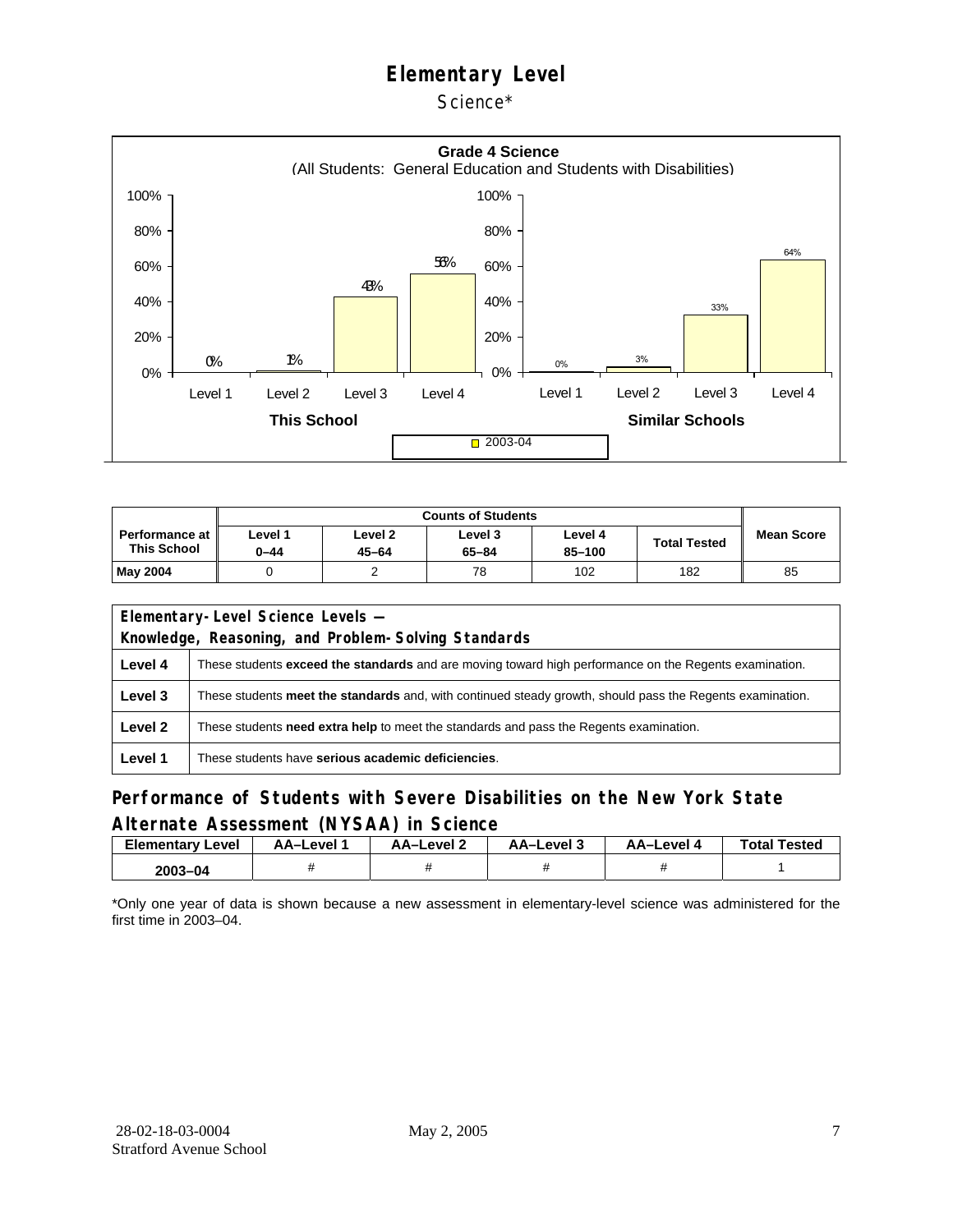# **Analysis of Student Subgroup Performance**

Historically, on State assessments the average performance of Black, Hispanic, and Native American students has been lower than that of White and Asian students. Similarly, students from lowincome families have not performed as well as those from higher income families. A high priority of the Board of Regents is to eliminate these gaps in student performance. In addition, Title I of the federal Elementary and Secondary Education Act includes explicit requirements "to ensure that students served by Title I are given the same opportunity to achieve to high standards and are held to the same high expectations as all students in each State."

This section of the school report card provides performance data for two years by racial/ethnic group, disability status, gender, English proficiency status, income level, and migrant status. The purpose of the student subgroup analyses is to determine if students who perform below the standards in any school tend to fall into particular groups, such as minority students, limited English proficient students, or economically disadvantaged students. If these analyses provide evidence that students in one of the groups achieve at a lower level than other students, the school and community should examine the reasons for this lower performance and make necessary changes in curriculum, instruction, and student support services to remedy these performance gaps. If your school did not report data for the 2003–04 school year for a subject and grade, a table showing data for subgroups in that subject and grade will not be included in the *Analysis*.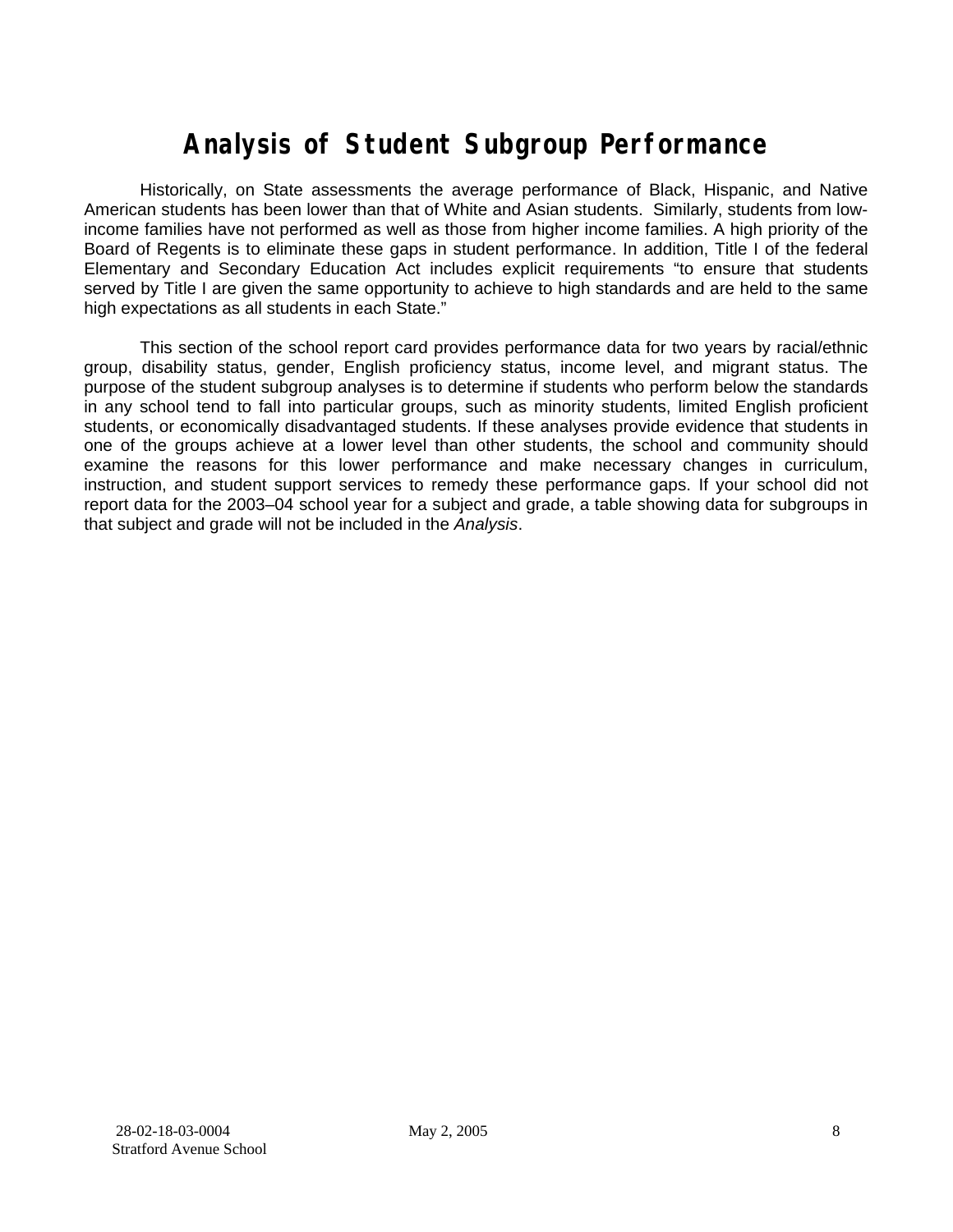### English Language Arts

|                                              |                                                                                   |         | ັ<br>2002-03 |       | 2003-04                                                           |             |             |     |  |
|----------------------------------------------|-----------------------------------------------------------------------------------|---------|--------------|-------|-------------------------------------------------------------------|-------------|-------------|-----|--|
| <b>Student Subgroup</b>                      | <b>Percentages of Tested</b><br><b>Total</b><br><b>Students Scoring at Levels</b> |         |              | Total | <b>Percentages of Tested</b><br><b>Students Scoring at Levels</b> |             |             |     |  |
|                                              | <b>Tested</b>                                                                     | $2 - 4$ | $3 - 4$      | 4     | <b>Tested</b>                                                     | $2 - 4$     | $3 - 4$     | 4   |  |
| <b>Results by Race/Ethnicity</b>             |                                                                                   |         |              |       |                                                                   |             |             |     |  |
| American Indian/Alaskan Native               | 0                                                                                 | 0%      | 0%           | 0%    | $\mathbf 0$                                                       | 0%          | 0%          | 0%  |  |
| <b>Black</b>                                 | 0                                                                                 | 0%      | 0%           | 0%    | 0                                                                 | 0%          | 0%          | 0%  |  |
| Hispanic                                     | 3                                                                                 | s       | s            | s     | 0                                                                 | 0%          | 0%          | 0%  |  |
| Asian or Pacific Islander                    | 4                                                                                 | s       | s            | s     | 4                                                                 | s           | s           | s   |  |
| White                                        | 158                                                                               | 99%     | 96%          | 71%   | 177                                                               | $\mathbf s$ | $\mathbf s$ | s   |  |
| Total                                        | 165                                                                               | 99%     | 96%          | 72%   | 181                                                               | 100%        | 93%         | 39% |  |
| Small Group Totals (s)                       | $\overline{7}$                                                                    | 100%    | 100%         | 86%   | 181                                                               | 100%        | 93%         | 39% |  |
| <b>Results by Disability Status</b>          |                                                                                   |         |              |       |                                                                   |             |             |     |  |
| General-education students                   | 154                                                                               | 100%    | 100%         | 76%   | 163                                                               | 100%        | 99%         | 43% |  |
| Students with disabilities                   | 11                                                                                | 91%     | 45%          | 9%    | 18                                                                | 100%        | 44%         | 6%  |  |
| Total                                        | 165                                                                               | 99%     | 96%          | 72%   | 181                                                               | 100%        | 93%         | 39% |  |
| <b>Results by Gender</b>                     |                                                                                   |         |              |       |                                                                   |             |             |     |  |
| Female                                       | 80                                                                                | 100%    | 99%          | 80%   | 86                                                                | 100%        | 98%         | 47% |  |
| Male                                         | 85                                                                                | 99%     | 94%          | 64%   | 95                                                                | 100%        | 89%         | 33% |  |
| Total                                        | 165                                                                               | 99%     | 96%          | 72%   | 181                                                               | 100%        | 93%         | 39% |  |
| <b>Results by English Proficiency Status</b> |                                                                                   |         |              |       |                                                                   |             |             |     |  |
| English proficient                           | 165                                                                               | 99%     | 96%          | 72%   | 181                                                               | 100%        | 93%         | 39% |  |
| Limited English proficient                   | 0                                                                                 | 0%      | 0%           | 0%    | 0                                                                 | 0%          | 0%          | 0%  |  |
| Total                                        | 165                                                                               | 99%     | 96%          | 72%   | 181                                                               | 100%        | 93%         | 39% |  |
| <b>Results by Income Level</b>               |                                                                                   |         |              |       |                                                                   |             |             |     |  |
| Economically disadvantaged                   | 0                                                                                 | 0%      | 0%           | 0%    | 0                                                                 | 0%          | 0%          | 0%  |  |
| Not disadvantaged                            | 165                                                                               | 99%     | 96%          | 72%   | 181                                                               | 100%        | 93%         | 39% |  |
| Total                                        | 165                                                                               | 99%     | 96%          | 72%   | 181                                                               | 100%        | 93%         | 39% |  |
| <b>Results by Migrant Status</b>             |                                                                                   |         |              |       |                                                                   |             |             |     |  |
| Migrant family                               | $\mathbf 0$                                                                       | 0%      | 0%           | 0%    | 0                                                                 | 0%          | 0%          | 0%  |  |
| Not migrant family                           | 165                                                                               | 99%     | 96%          | 72%   | 181                                                               | 100%        | 93%         | 39% |  |
| Total                                        | 165                                                                               | 99%     | 96%          | 72%   | 181                                                               | 100%        | 93%         | 39% |  |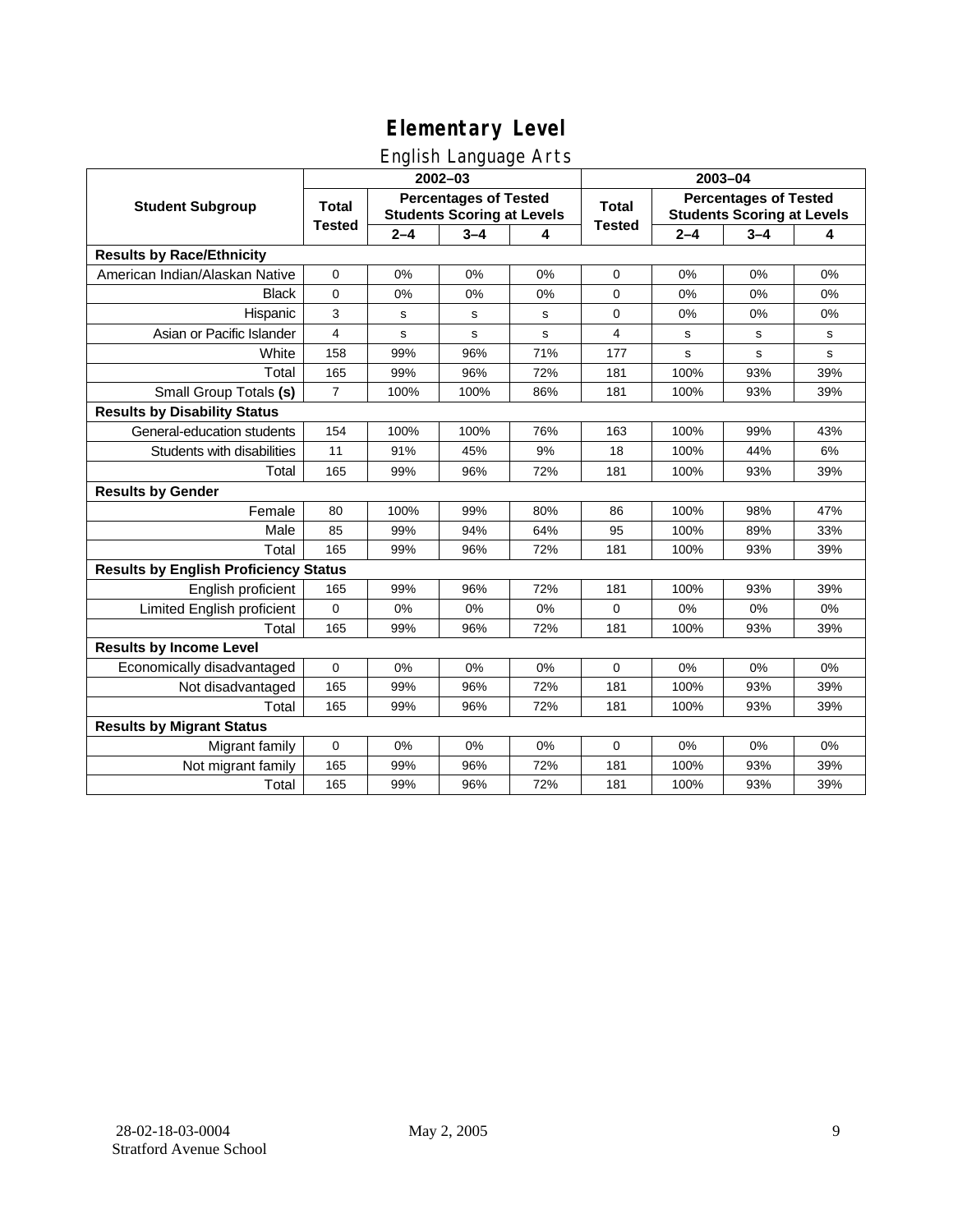#### Mathematics

|                                              |                                                                                   |         | 2002-03 |              | 2003-04                                                           |         |         |             |  |
|----------------------------------------------|-----------------------------------------------------------------------------------|---------|---------|--------------|-------------------------------------------------------------------|---------|---------|-------------|--|
| <b>Student Subgroup</b>                      | <b>Percentages of Tested</b><br><b>Total</b><br><b>Students Scoring at Levels</b> |         |         | <b>Total</b> | <b>Percentages of Tested</b><br><b>Students Scoring at Levels</b> |         |         |             |  |
|                                              | <b>Tested</b>                                                                     | $2 - 4$ | $3 - 4$ | 4            | <b>Tested</b>                                                     | $2 - 4$ | $3 - 4$ | 4           |  |
| <b>Results by Race/Ethnicity</b>             |                                                                                   |         |         |              |                                                                   |         |         |             |  |
| American Indian/Alaskan Native               | $\mathbf 0$                                                                       | 0%      | 0%      | 0%           | $\mathbf 0$                                                       | 0%      | 0%      | 0%          |  |
| <b>Black</b>                                 | $\Omega$                                                                          | 0%      | 0%      | 0%           | $\Omega$                                                          | 0%      | 0%      | 0%          |  |
| Hispanic                                     | 4                                                                                 | s       | s       | s            | 0                                                                 | 0%      | 0%      | 0%          |  |
| Asian or Pacific Islander                    | $\overline{4}$                                                                    | s       | s       | s            | 4                                                                 | s       | s       | s           |  |
| White                                        | 158                                                                               | 100%    | 99%     | 75%          | 178                                                               | s       | s       | $\mathbf s$ |  |
| Total                                        | 166                                                                               | 100%    | 99%     | 75%          | 182                                                               | 100%    | 99%     | 64%         |  |
| Small Group Totals (s)                       | 8                                                                                 | 100%    | 100%    | 75%          | 182                                                               | 100%    | 99%     | 64%         |  |
| <b>Results by Disability Status</b>          |                                                                                   |         |         |              |                                                                   |         |         |             |  |
| General-education students                   | 155                                                                               | 100%    | 100%    | 78%          | 164                                                               | 100%    | 100%    | 68%         |  |
| Students with disabilities                   | 11                                                                                | 100%    | 91%     | 27%          | 18                                                                | 100%    | 94%     | 22%         |  |
| Total                                        | 166                                                                               | 100%    | 99%     | 75%          | 182                                                               | 100%    | 99%     | 64%         |  |
| <b>Results by Gender</b>                     |                                                                                   |         |         |              |                                                                   |         |         |             |  |
| Female                                       | 80                                                                                | 100%    | 100%    | 76%          | 87                                                                | 100%    | 100%    | 67%         |  |
| Male                                         | 86                                                                                | 100%    | 99%     | 73%          | 95                                                                | 100%    | 99%     | 61%         |  |
| Total                                        | 166                                                                               | 100%    | 99%     | 75%          | 182                                                               | 100%    | 99%     | 64%         |  |
| <b>Results by English Proficiency Status</b> |                                                                                   |         |         |              |                                                                   |         |         |             |  |
| English proficient                           | 165                                                                               | s       | s       | s            | 182                                                               | 100%    | 99%     | 64%         |  |
| Limited English proficient                   | 1                                                                                 | s       | s       | s            | $\Omega$                                                          | 0%      | 0%      | 0%          |  |
| Total                                        | 166                                                                               | 100%    | 99%     | 75%          | 182                                                               | 100%    | 99%     | 64%         |  |
| <b>Results by Income Level</b>               |                                                                                   |         |         |              |                                                                   |         |         |             |  |
| Economically disadvantaged                   | $\Omega$                                                                          | 0%      | 0%      | 0%           | $\Omega$                                                          | 0%      | 0%      | 0%          |  |
| Not disadvantaged                            | 166                                                                               | 100%    | 99%     | 75%          | 182                                                               | 100%    | 99%     | 64%         |  |
| Total                                        | 166                                                                               | 100%    | 99%     | 75%          | 182                                                               | 100%    | 99%     | 64%         |  |
| <b>Results by Migrant Status</b>             |                                                                                   |         |         |              |                                                                   |         |         |             |  |
| Migrant family                               | $\mathbf 0$                                                                       | 0%      | 0%      | 0%           | $\mathbf 0$                                                       | 0%      | 0%      | 0%          |  |
| Not migrant family                           | 166                                                                               | 100%    | 99%     | 75%          | 182                                                               | 100%    | 99%     | 64%         |  |
| Total                                        | 166                                                                               | 100%    | 99%     | 75%          | 182                                                               | 100%    | 99%     | 64%         |  |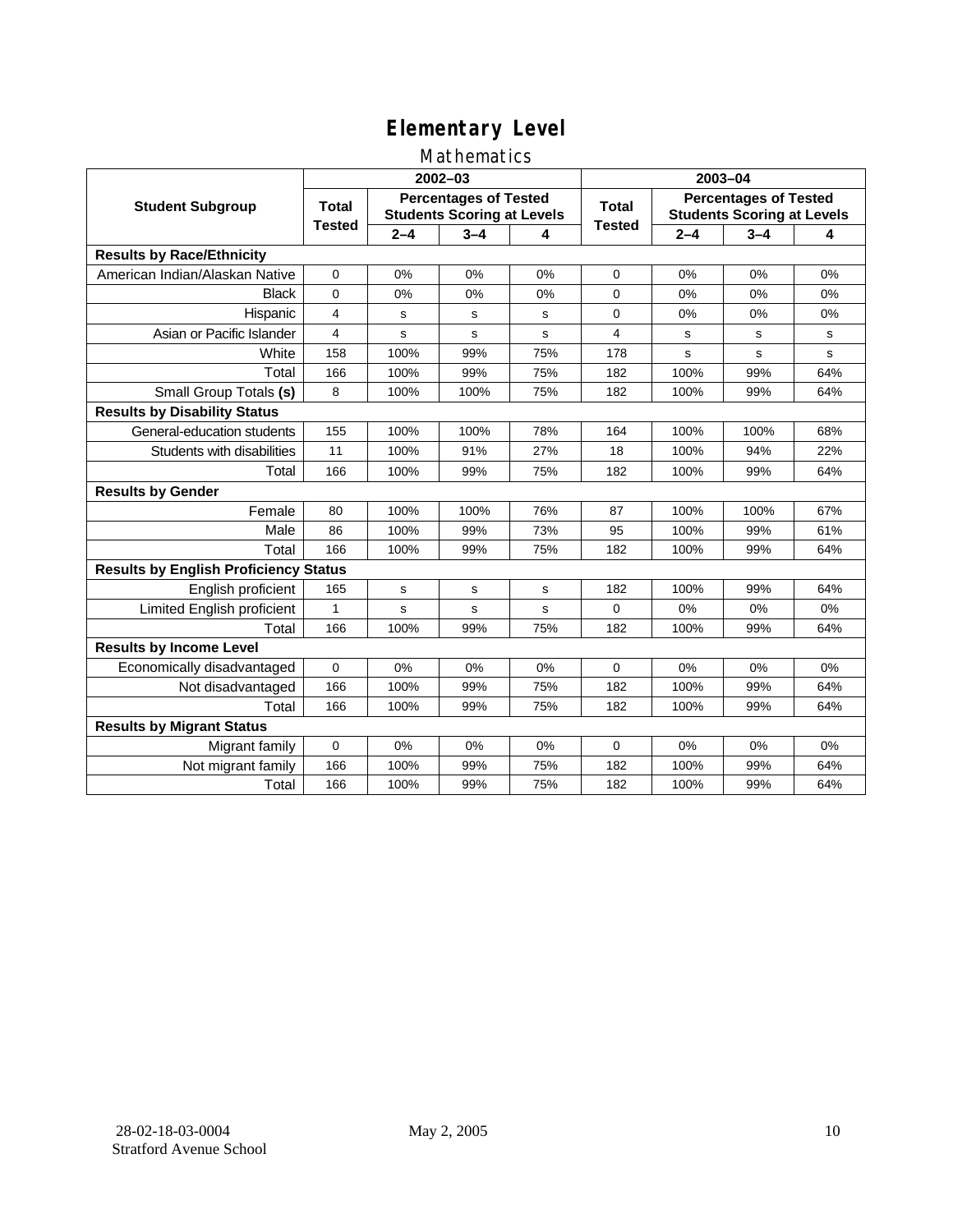#### Science\*

|                                              | 2003-04                 |                                                                   |         |     |  |  |  |
|----------------------------------------------|-------------------------|-------------------------------------------------------------------|---------|-----|--|--|--|
| <b>Student Subgroup</b>                      | <b>Total</b><br>Tested  | <b>Percentages of Tested</b><br><b>Students Scoring at Levels</b> |         |     |  |  |  |
|                                              |                         | $2 - 4$                                                           | $3 - 4$ | 4   |  |  |  |
| <b>Results by Race/Ethnicity</b>             |                         |                                                                   |         |     |  |  |  |
| American Indian/Alaskan Native               | $\Omega$                | 0%                                                                | 0%      | 0%  |  |  |  |
| <b>Black</b>                                 | 0                       | 0%                                                                | 0%      | 0%  |  |  |  |
| Hispanic                                     | 0                       | 0%                                                                | 0%      | 0%  |  |  |  |
| Asian or Pacific Islander                    | $\overline{\mathbf{4}}$ | s                                                                 | s       | S   |  |  |  |
| White                                        | 178                     | s                                                                 | s       | s   |  |  |  |
| Total                                        | 182                     | 100%                                                              | 99%     | 56% |  |  |  |
| Small Group Totals (s)                       | 182                     | 100%                                                              | 99%     | 56% |  |  |  |
| <b>Results by Disability Status</b>          |                         |                                                                   |         |     |  |  |  |
| General-education students                   | 164                     | 100%                                                              | 100%    | 61% |  |  |  |
| Students with disabilities                   | 18                      | 100%                                                              | 89%     | 11% |  |  |  |
| Total                                        | 182                     | 100%                                                              | 99%     | 56% |  |  |  |
| <b>Results by Gender</b>                     |                         |                                                                   |         |     |  |  |  |
| Female                                       | 87                      | 100%                                                              | 100%    | 57% |  |  |  |
| Male                                         | 95                      | 100%                                                              | 98%     | 55% |  |  |  |
| Total                                        | 182                     | 100%                                                              | 99%     | 56% |  |  |  |
| <b>Results by English Proficiency Status</b> |                         |                                                                   |         |     |  |  |  |
| English proficient                           | 182                     | 100%                                                              | 99%     | 56% |  |  |  |
| Limited English proficient                   | $\Omega$                | 0%                                                                | 0%      | 0%  |  |  |  |
| Total                                        | 182                     | 100%                                                              | 99%     | 56% |  |  |  |
| <b>Results by Income Level</b>               |                         |                                                                   |         |     |  |  |  |
| Economically disadvantaged                   | $\mathbf 0$             | 0%                                                                | 0%      | 0%  |  |  |  |
| Not disadvantaged                            | 182                     | 100%                                                              | 99%     | 56% |  |  |  |
| Total                                        | 182                     | 100%                                                              | 99%     | 56% |  |  |  |
| <b>Results by Migrant Status</b>             |                         |                                                                   |         |     |  |  |  |
| Migrant family                               | $\Omega$                | 0%                                                                | 0%      | 0%  |  |  |  |
| Not migrant family                           | 182                     | 100%                                                              | 99%     | 56% |  |  |  |
| Total                                        | 182                     | 100%                                                              | 99%     | 56% |  |  |  |

\*Only one year of data is shown because a new assessment in elementary-level science was administered for the first time in 2003–04.